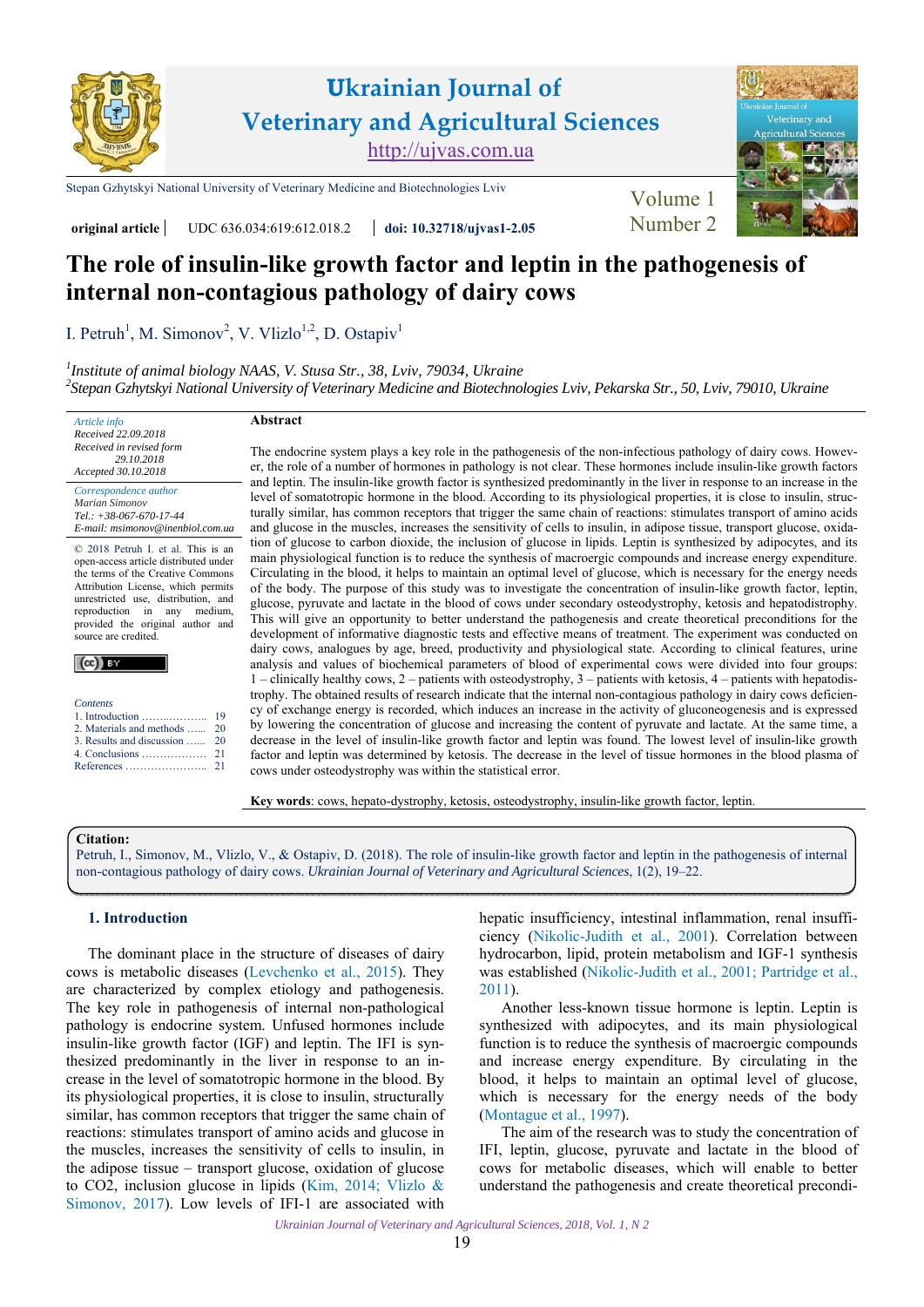<span id="page-1-0"></span>tions for the development of informative diagnostic tests and effective means of treatment.

## **2. Materials and methods**

The experiment was conducted on dairy cows (blackand-white Ukrainian dairy breed), which were analogues for live weight (480–550 kg), productivity (over 5000 kg per lactation) and physiological state (2–4 weeks after calving). Cows were examined clinically, and then blood and urine samples were taken. In selected urine samples, the ketone bodies (using Ketophan test strips) were determined by express diagnosis. Blood from animals was taken from the jugular vein before the morning feeding. Blood samples were taken from sterile test tubes with heparin and plasma was immediately centrifuged at 3.000 rpm. In selected samples of blood plasma by the method of immunoassay analysis (DRG test systems) on the analyzer Stat Fax 2200, the concentration of IFI and leptin was determined. The content of pyruvate was investigated in whole blood by a modified Umbratian method, lactate by reaction with paraoxydiphenyl, glucose by glucose oxidase method ([Vlizlo et al., 2012\)](#page-3-0).

Sampling was taken taking into account the "General Ethical Principles of Animal Experiments" (Ukraine, 2001) and in accordance with the provisions of the "European Convention for the Protection of Vertebrate Animals Used for Experimental and Other Purposes" (Strasbourg, 1985).

According to clinical features, urine analysis and values of biochemical parameters of blood of experimental cows were divided into four groups:  $1 -$  clinically healthy cows (n  $= 7$ ), 2 – patients with osteodystrophy (n = 4), 3 – patients with ketosis ( $n = 4$ ),  $4$  – patients with hepatodistrophy  $(n = 4)$ .

The group of cows with osteodystrophy consisted of animals in which, during the clinical examination, demineralization of the caudal vertebrae, incorrect regulation of the limbs and lameness were established. The animals were depressed, little moved, some were observed Allotriophagia.

According to the results of a clinical study (odor of acetone from the skin and exhaled air) and an express diagnosis of ketone body contents in the urine of the cows, patients with clinically significant ketosis were found.

In the clinical study of cows suffering from hepatodistrophy, oppression, low mobility, loss of appetite, jaundice of the mucous membranes, palpation of pain in the liver, and percussion – an increase in the limits of the hepatic field are established.

The obtained data was processed on the computer in the Excel program, determining the average arithmetic value (M), the statistical error of the arithmetic mean value (m), the probability of the difference between the arithmetic mean of the two variation series  $(P \leq)$ .

### **3. Results and discussion**

The main indicator of carbohydrate metabolism is the concentration of glucose in the blood. As it is evident from the presented results of studies (Fig. 1), hypoglycemia have been diagnosed in cows with internal pathology. Namely, in blood serum of cows suffering from osteodystrophy, the glucose content was lower by 13%, and in case of ketosis and hepatodistrophy – by 29.6% ( $P < 0.001$ ) and 22.7%  $(P < 0.05)$ , respectively, compared with clinically healthy animals. The lowest levels of glucose in serum were recorded in cows suffering from ketosis.



Fig. 1. Glucose content in blood serum of cows (mmol/l)

The direction of glucose metabolism can be judged by the level of pyruvate and lactate in the blood. The studies conducted by us showed the highest content of pyruvate in the blood of cows suffering from ketosis. Thus, in comparison with the group of clinically healthy cows, it was twice

as high  $(P < 0.01$ ; tab.). In osteodystrophy and hepatodystrophy, compared to a group of clinically healthy cows, the pyruvate content was higher by 28.6 and 39% ( $P < 0.01$ ), respectively.

#### **Table 1**

The content of pyruvate and lactate in blood serum of cows (μmol/L, mmol/l)

|                                                                                                  | Indicators             |                   | Ill animals:      |                                 |                                |  |  |
|--------------------------------------------------------------------------------------------------|------------------------|-------------------|-------------------|---------------------------------|--------------------------------|--|--|
|                                                                                                  |                        | Healthy animals   | Osteodystrophy    | Ketosis                         | Hepatodistrophy                |  |  |
|                                                                                                  | Pyruvate $\mu$ mol / l | $133.3 \pm 12.68$ | $171.4 \pm 11.20$ | $257.1 \pm 21.65$ <sup>**</sup> | $185.4 \pm 6.32$ <sup>**</sup> |  |  |
|                                                                                                  | Lactate mmol / l       | $1.9 \pm 0.44$    | $2.6 \pm 0.36$    | $4.2 \pm 0.43$ <sup>*</sup>     | $3.5 \pm 0.33^*$               |  |  |
| Note: statistically probable difference compared to bealthy cows: ** $-D < 0.01$ · * $-D < 0.05$ |                        |                   |                   |                                 |                                |  |  |

*Note:* statistically probable difference compared to healthy cows:  $** - P < 0.01$ ;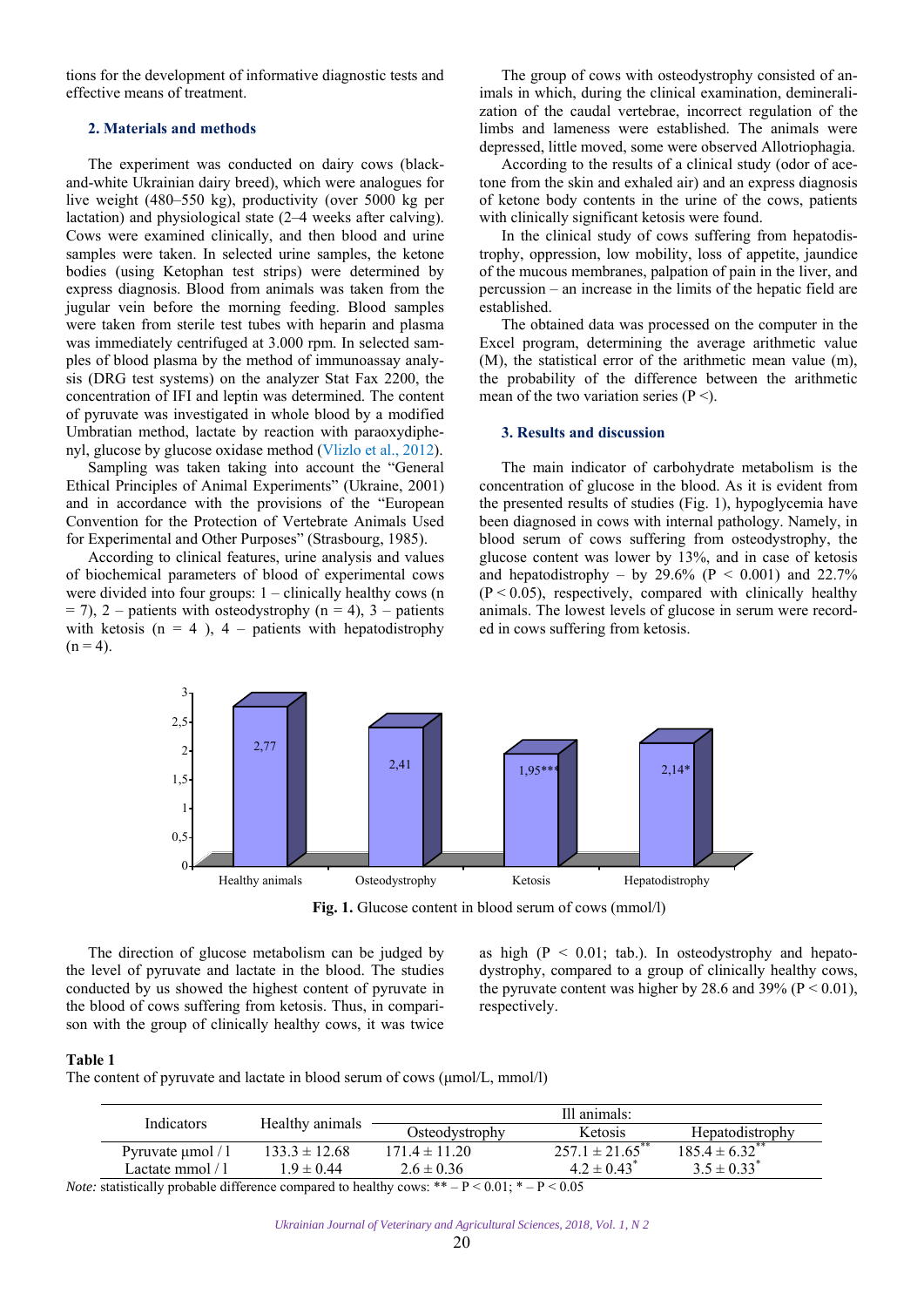<span id="page-2-0"></span>When comparing the content of lactate in healthy and ill cows, higher rates were established. Namely, for osteodystrophy – by  $36.8\%$ , hepatodistrophy – by 1.8 times  $(P < 0.05)$ , and for ketosis – by 2.2 times  $(P < 0.05)$ . Ketosis of dairy cows and osteodystrophy often overlap with the pathology of the liver. The growth of the content of pyruvate and lactate on the one hand may be due to liver damage, where the main stages of their metabolism pass, and on the other – by activation of gluconeogenesis. The liver is the main organ that provides a constant concentration of glucose in the blood due to the processes of synthesis and disintegration of glycogen and glycogenogenesis, that is, it performs hemostatic function. Violation of glycogen synthesized liver function, i.e. its ability to create metabolic glycogen reserves and their use as an energy material for the functioning of other organs, indicates a decrease in the ability of hepatocytes to synthesize glycogen from glucose. By activating ATP, glucose is first converted to glucose-6-phosphate, and then into glucose-1-phosphate and uradidine phosphate glucose, which attaches the glucose residue to the glycogen molecules, and the synthesis of glucose from noncarbohydrate metabolites. For liver damage, the level of oxidative processes in hepatocytes decreases, which leads to a decrease in activity of glycogenesis and, as a consequence, a violation of the involvement of the liver in the regulation of blood glucose levels.

According to the study of insulin-like growth factor, the lowest level was found in the group of cows suffering from ketosis, and the highest – in clinically healthy (Fig. 2). Thus, in plasma of cows blood suffering from osteodystrophy, in comparison with clinically healthy, the concentration of IFI was lower by 7.3%, for hepatodystrophy – by  $17\%$  $(P < 0.05)$ , and for ketosis – by 28.2%  $(P < 0.001)$ .

The decrease in the concentration of IUF in the blood of diseased cows is apparently due to hypoglycemia, which occurs with a decrease in the concentration of insulin. It is known that insulin concentration is significantly reduced with a negative energy balance [\(Vlizlo et al.,](#page-3-0) 2018).

The dynamics of changes in the concentration of leptin in the blood plasma of ill cows was similar to that of an IFI (Fig. 3). In particular, the content of leptin in blood plasma of patients with osteodystrophy of cows was lower by 11.4%, for ketosis and hepatodistrophy by 45.1%  $(P < 0.001)$  and 39.7%  $(P < 0.01)$ , respectively.



**Fig. 2.** Content of IFI-1 in blood plasma of cows (mmol/l)



**Fig. 3.** The content of leptin inblood plasma of studied cows (mmol/l)

Since leptin is directly involved in energy metabolism and is responsible for the sense of satiety and appetite, lowering its level in the blood of diseased cows may indicate a disturbance in their appetite, a change in the metabolism of fats with high energy expenditure.

#### **4. Conclusions**

1. In the internal non-contagious pathology of dairy cows, a deficiency of exchange energy is recorded, which induces an increase in the activity of gluconeogenesis and is expressed by lowering the concentration of glucose and increasing the content of pyruvate and lactate.

2. The established decrease in the level of IFIs and leptin is associated with the change in metabolic rates confirms the existing data on the ability of IFI-1 to regulate metabolic processes, showing endocrine, parathyroid and cranial effects.

#### **References**

Vlizlo, V., & Simonov, M. (2017). Concentration of Insuline-Like Growth Factor and Leptin in plasma of dry and early lactation dairy cows. XVII. Middle European Buiatrics Congress (Strbske Pleso – High Tatras, Slovakia), 90–94.